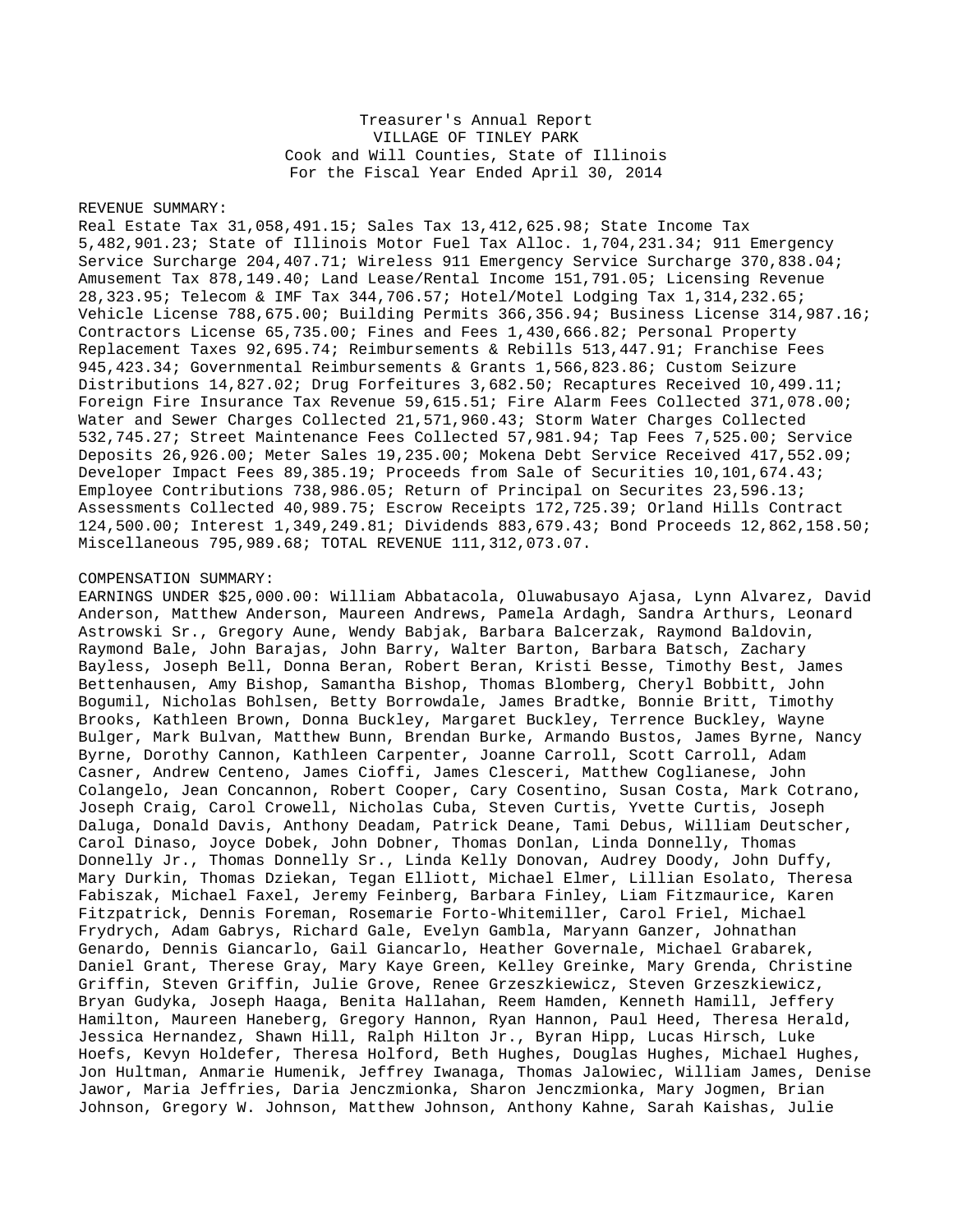Kanjo, Kathryn Kasprzyk, Kaitlyn Kawczynski, Thomas Kelleher, John Kelley, Colleen Kempton, Kathleen Kilgore, Mark Kircher, Thomas Kirkolis, Carol Klaus, Claudia Kolb, Ann Kot, Michael A. Kot, Michael J. Kot, Debra Kotas, Karen Kubik, Timothy Kulik, Jeffrey Kushner, Michael Kushner, Kathleen Lakeberg, Daniel Lauzon, Angelo Lazzara, James Leikel, Michael Leonard, Patricia Leoni, Jennifer Lilly, David Lipowski, George Long, Tracy Lopez, Tracy Ann Lorenzen, Danielle Luke, Tyler Luke, Diane Lynch, Jeffrey Lynch, Richard Macias, Brian Maher, Dennis Mahoney, Denise Maly-Politano, Ty Mangino, Jonathon Marcolini, Kevin McClellan, Patricia McCorkle, Donald McKay, Bernard McMahon, Sandra Meagher, Jonathon Merrick, Janice Michalec, Zachary Middleton, Michael Milazzo, Brian Millerick, Matthew Mohan, Adam Moller, Lorie Moller, Candice Morrison, Frank Murdock, William Murray Jr., Nancy Nanfeldt, Matthew Navas, Timothy Neal, Marilyn Nelson, Joseph O'Dette, Daniel O'Dwyer, Brett Oftedahl, Daniel O'Hearn, Thomas Ohl, Thomas D. O'Sullivan, Lynn Pajon, Susan Pall, Virginia Palmera, Karen Palys, Kevin Palys, Ellen Parisi, Bradley Parker, Terrence Parker, Lisa Patterson, Jason Pavlik, Stanley Pedziwiatr, Norman Pestlin, Melanie Phillips, Arthur Pierce, Joseph Pinnick, Lauren Polusky, Pamela Potempa, Cynthia Proffitt, Eric Queen, Patrick Quinn, Scott Rabideau, Todd Rabideau, Nicholas Rada, Mark Rago, Matthew Randall, Cindy Rauch, Eileen Regan, Maryanne Reid, Paul Reyes, Shawn Richards, William Richey, Anne Robison, Daniel Robison, Deborah Robson, Stanley Rodriguez, Bradley Roemer, Jennifer Roney, James Rygula, Ashley Sarver, Christopher Schabert, Michael Schabert, Alan Schellhorn, Richard Scherl, Brian Schmidt, Roman Scislowicz, Mary Ellen Scott, David Seaman, Eugene Senese, Donna Serafin, Robert Serafino, David Setzke, Ann Shellberg, Amy Skau, Susan Skoniecke, Jason Slager, Cheryl Smith, Jennifer Smith, Nicholas Smith, Joseph Smulevitz, Annette St. John, Wayne Starkman, Thomas Staunton, William Stripeik, Linda Sullivan, Anita Taller, James Tamburo, Kevin Taylor, Robert Taylor, Kyle Terry, Deborah Thirstrup, Jacob Thorns, Kelsey Tierney, Sarah Tierney, Christopher Tillson, Thomas Tonra Jr., John Tucker, Allison Tugend, William Turner Jr., Paul Tuuk, Heather Twomey, Roxane Tyssen, Jennifer Urbanski, Jason Vaccaro, Matthew Vail, Alison Valois, Gianni Valsecchi, Michele Vandervliet, Karen Vernam, Juan Villagrana, Amy Waicekauskas, William Watts Jr., Jonathan Wick, Matthew Wienke, Michael Wittman, Jeffrey Woodward, Judith Wyman, Pamela Younker, Richard Zabel, Laura Zalewski, Matthew Zanta, Sharon Zavala, Carol Ziemba. EARNINGS FROM \$25,000.00 TO \$49,999.99: Rakhshanda Ahmad, Douglas Alba, Rebecca Anderson, Michael Anderson Jr., Susan Bailey, Sharon Beauchamp, James Black, Brian Borcherding, Ronald Bruning, Susan Busz, Robert Buttala Jr., Therese Chojnacki, Adam Culbertson, Joann Cyborski, Donald DeBias, Matthew Delestowicz, Justin Dickey, Graham Dostal, Bryan Duesing, Timothy Ehlers, Michael Emmett, John Erskine, Douglas Erwin, Nicole Fabiszak, Martin Figliulo, Jason Freeman, Jeffrey French, Julie Gawrysiak, Michael Gilgenberg, Timothy Graves, Joseph Greco, Timothy Griffin, Jeffery Grigoletti, Arlene Hayes, Susan Hoefferle, Anyaetta Hoopes, Kenneth Howard, Timothy Hughes, James Janda, Eileen Keating, Gregory King, Stephanie Kisler, Joanne Konrath, Thomas Lipinski, Amy Lukich, Lee Mager, Michael Maher, Peter Marianovich, Anthony Mazziotta, Daniel Mazziotta, Kathryn McCabe, Joseph McClellan, Katherine McGinnis, Charles Messina, Heather Morandi, Judith Nabzdyk, Timothy O'Hagan, James Owczarski, Clarice Pelczarski, Eric Peters, William Proper, Kimberly Quainter, Patrick Rea, Daniel Reda, Robert Reynolds II, George Rock, Norman Roney, Charles Russ, Vicki Sanchez, Patricia Sedorook, Tracy Serafino, Cynthia Shervino, Rebecca Sierra, Grzegorz Skwara, Thomas Slepski, Robert Slikas, Phillip Staros, Lenore Sullivan, Todd Swartzentruber, Kimberly Tessmann, Heidi Twomey, Mary Tyrus, Lisa Valley, Richard Whalen, Leonard Wiencek, Lisa Wilamowski, Lynette Williams, James Wooten, Megan Young. EARNINGS FROM \$50,000.00 TO \$74,999.99: Anthony Andros, Joy Anhalt, Roger Barton, Amelia Bayer, Jerry Behrens, Karen Beran, Steven Bilka, Ryan Boling, Walter Braun, Ava Brescia, Bruce Broda, Jean Bruno, Sandra Budwash, Elizabeth Calomino, Michael Chambers, William Couch, Samuel Cummins, James DeMarie, Nancy Donahue, Sharon Dudeck, Kristopher Dunn, Beth Faulkner, Claudette Flowers, Donna Framke, Gerry Gabriel, James Gaskill Jr., Donna Gates, April Geigner, Robert Guest, Lynn Heed, Frances Heinemann, Kevin Hickey, Charles Hillgoth, Ralph Hilton, Gregory Jakus,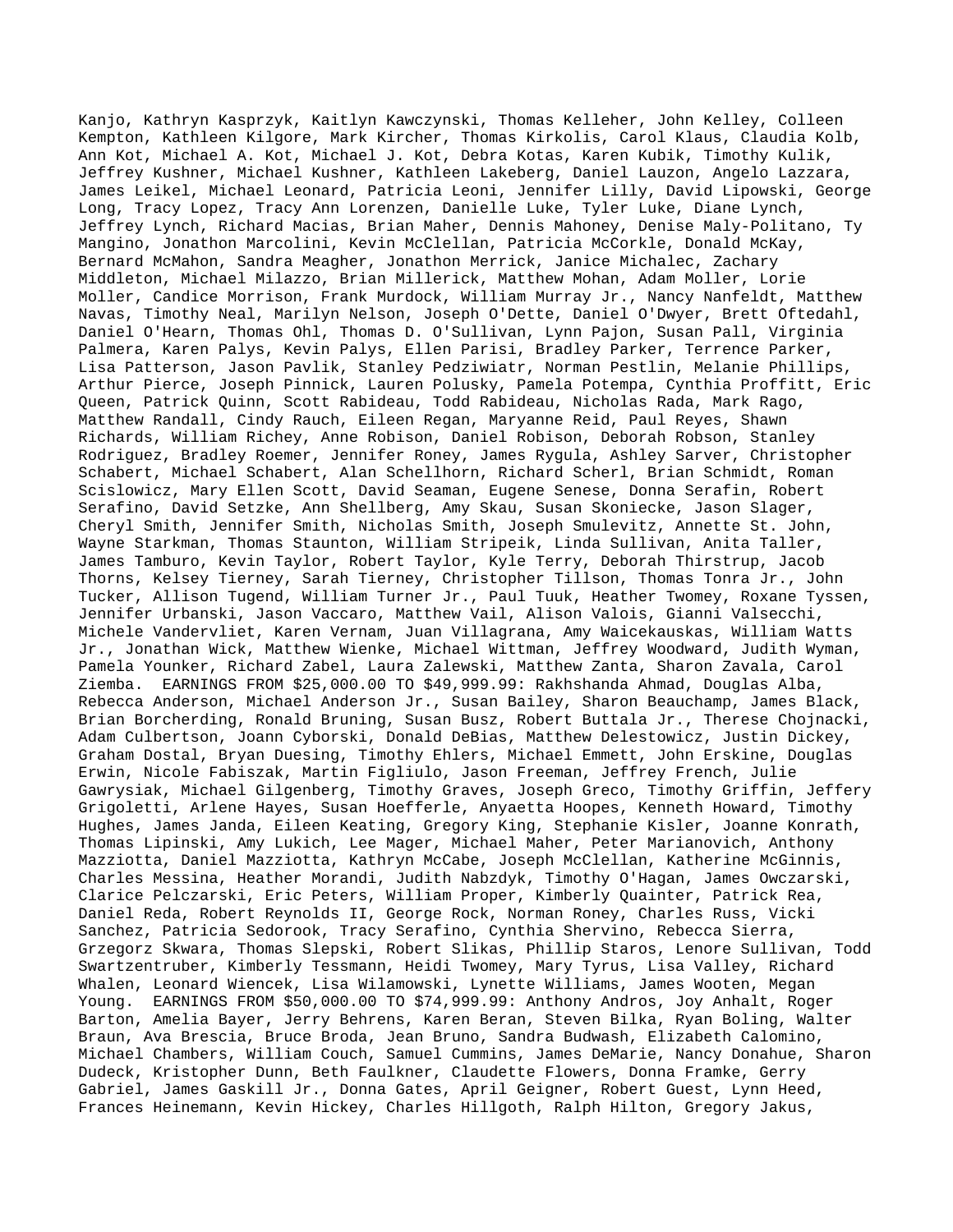Anthony Kaim, Glenn Kersten, Paul Klain, Eugene Klimek, Stephen Klotz, Roxanne Konrath, Michael Kopycinski, Michael Kowski, Thomas Krasneck, Morris Laphen, Robin Lauren, Dennis Lindeman, Jennifer Lowe, Mark Magalski, Denise Maiolo, Mary McCahill, Lynn Mondry, Meryle Motz, John Nagle, Dina Navas, Thomas J. O'Sullivan, Diane Panfil, David Peterson, Terri Pignatiello, Michael Prainito, Maryann Pyrzynski, Michelle Rybak, Meghan Samaras, Sharon Sautter, Victoria Sedorook, Sam Shervino, Edwin Spiewak, Chris Stube, John Waishwell, Victoria Watson, Scott Wood, Pamela Yurko, Edward Zabrocki, Robert Zamzow, Larry Zielinski, , EARNINGS FROM \$75,000.00 TO \$99,999.99: , Jonathan Bachman, Troy Barden, Alan Bechtel, Thomas Boling, Russell Borrowdale, Nicole Brazitis, Michael Brown, Louise Bruning, Enrico Bruno, Chantal Carlin, Catherine Casper, Stephen Clemmer, Jean Condon, Derrick Czuchra, Roger Davisson, Susan Dienes, Perry Dubish, Douglas Dwyer, Joseph Fitzpatrick, Jane Flowers, Edward Fuja, David Galati, Sean Gawron, Ruth Gibson, Laura Godette, William Grabs, T.J. Grady, Steven Grossi, Keith Harvey, Fadi Hasan, Kenneth Hawk, Ryan Hruby, Peterson Jennings, Gregory M. Johnson, Kevin Kelly, Joseph Kocek, John Konrath, Howard Kooima, Thomas Kopanski, Raymond Lloyd, Gene Lode, Steve Lorendo, Dennis Maleski, Tasha McDonnell, Walter McGinnis, Donald McNeely, Phillip Mitchell, Jonathan Mittelman, Frederick Mondt, Burton Montalbano, Charles Montgomery, Larry Nice, Richard Porcaro, Duane Pulchinski, Danny Quinn, Jimmy Quinn, Scott Rains, Steven Roberts, Jaclyn Romanow, Rudy Rosillo, Laura Sanchez, Andrew Scholz, Eileen Scholz, Donald Shanto, Amy Skorniak, Michael Sposato, Jennifer Staley, Kenneth Strzelczyk, Anthony Trinidad, Heather Trinidad, Philip Valois, Jessica Waishwell, Robert Wyleta, Martin Young. EARNINGS FROM \$100,000.00 TO \$124,999.99: Richard Adamski, Ivan Baker, Anthony Balzanto Jr., John Boling, Melissa Bonarek, Kelly Borak, Thomas Cappos, Patrick Carr, Amy Connolly, Jeffrey Cossidente, Joseph Dinaso, Bob Diorio, Mary Dobyns, David Dorian, Charles Faricelli, Delynn Flannery, Scott Heim, Kenneth Hill, Patrick Horan, Kevin Horbaczewski, Kenneth Karczewski, Lisa Kortum, Sonny London, Allen Lorenzen, Michael O'Hern, Timothy Poulos, Daniel Riordan, Kenneth Roemer, David Schmidt, Robert Shervino, Richard Soga, Patrick St. John, Jason Stoiner, Bryan Szymusiak, Stanley Tencza, Steven Tilton, John Urbanski, Jose Vega Jr., David Walker, Richard Wolff, Brian Wood, Kevin Workowski, Matthew Zylka. EARNINGS OVER \$125,000.00: William Batsch, Brad Bettenhausen, Bryan Bishop, John Bonarek, Christopher Butler, Anthony Campbell, Osamah Dajani, William Devine, Kenneth Dunn, Mark Fabiszak, Jeffrey Jardine, Brian Krotser, Timothy Luke, Lorelei Mason, Patrick McCain, Michael McMahon, Michael Mertens, Steven Neubauer, Scott Niehaus, Patrick O'Dwyer, Darren Persha, Jonathan Popp, William Ringhofer, Randall Rockaitis, Dale Schepers, Gregory Schmeckpeper, Kevin Schultz, Keith Sullivan, Steven Vaccaro, Raymond Violetto Jr. Total Compensation \$ 26,563,956.25.

## EXPENDITURE SUMMARY:

22nd Century Media LLC 2,868.05; 3M Traffic Safety Systems Div 10,758.00; 4Imprint Inc 3,138.06; AT&T 79,941.89; AAA Rental System 3,629.00; Accountemps 20,715.53; Advent Systems Inc 3,664.00; Aero Rubber Company Inc 2,900.00; Air One Equipment Inc 57,338.03; Airy's Inc 82,275.60; Alexander Chemical Corp 4,933.00; Allied Electronics Inc 4,264.52; Alsip Home & Nursery 3,000.00; American Express 15,903.94; American Legal Publication 4,160.59; American Sales 4,299.90; American Water Capital Corp 510,290.59; Apple Chevrolet 18,516.74; Architectural Resource Corp 30,398.50; Ascend Training & Consulting 2,685.00; Ascher Brothers Co Inc 8,975.00; Aurelio's Pizza 3,364.80; Austin Tyler Construction LLC 146,627.80; Automated Lifestyles 11,914.01; Avenue Animal Hospital P.C. 22,520.00; Ayres Associates Inc 178,469.80; B & K Equipment Company 4,552.71; B Allan Graphics 34,278.00; Baker & Taylor 183,994.73; Batteries Plus 4,269.23; BCP Inc 20,448.96; Best Technology Systems Inc 16,255.00; Bettenhausen Construction 48,555.00; Beverly Environmental LLC 84,375.00; Big Attention LLC 8,665.00; Bryan Bishop 2,769.09; Black Dirt Inc 5,005.00; Blue Sky Contractor Supply LLC 10,078.80; Bob Ridings Inc 19,565.00; Thomas Boling 52,312.50; Braniff Communications Inc 9,205.00; Brodart Co 18,998.28; Brook Electrical Distribution 7,169.17; Bruno Galatte Landscape 35,342.50; Burton & Mayer Inc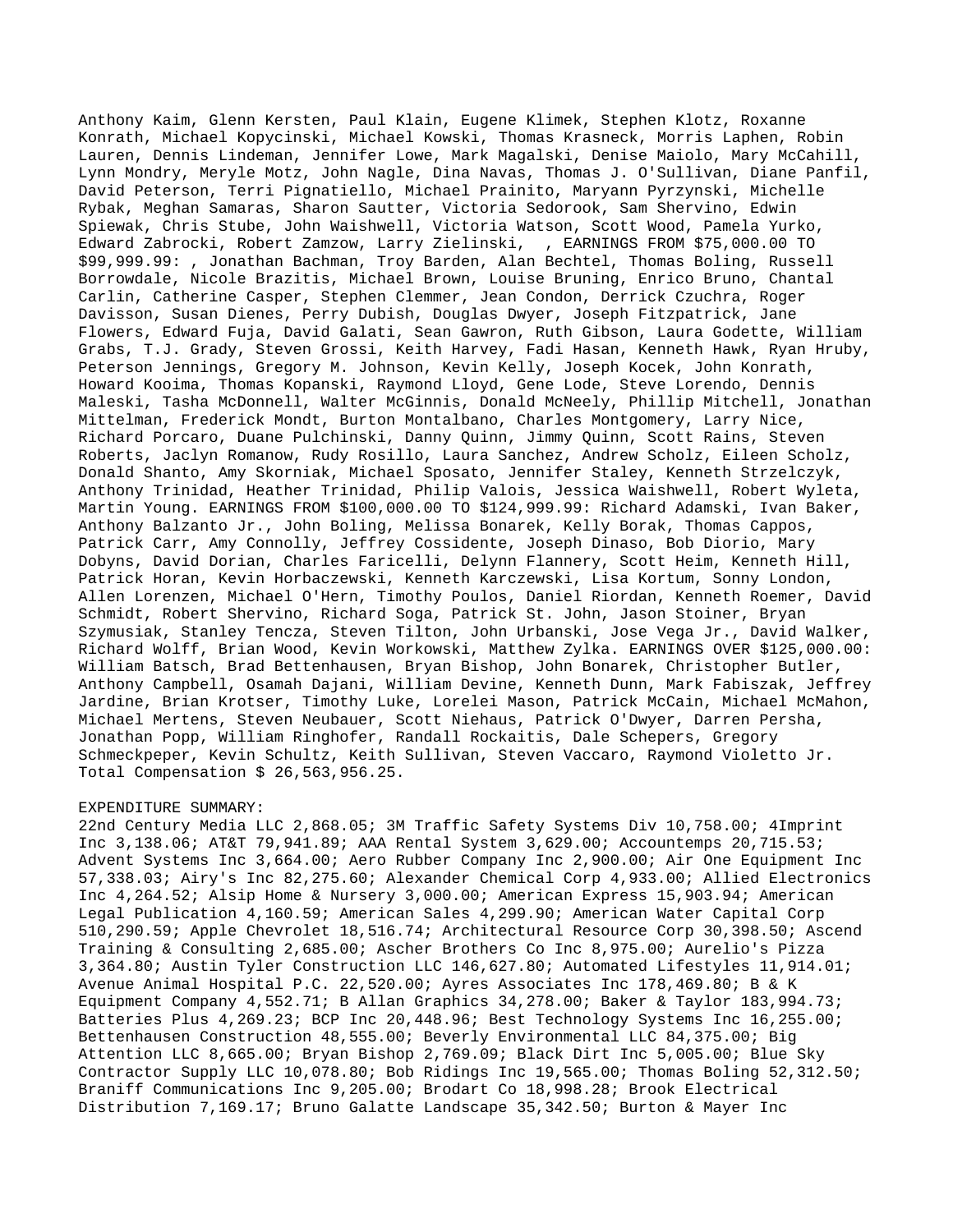5,823.00; Byte Sized Solutions LLC 3,600.00; C & M Pipe & Supply Co Inc 5,289.10; C.O.P.S. Testing Service Inc 4,293.00; Call One 106,489.48; Douglas Cantor 10,640.91; Capstone Press Inc 4,009.15; Carefree Lawn Sprinklers Inc 6,244.43; Cargill Inc 306,216.67; Carlin-Moran Landscape Inc 63,476.01; Michael Carrol 6,212.50; Cartegraph Systems Inc 34,170.00; Case Lots Inc 20,533.21; CCP Industries Inc 4,949.30; CDM Smith Inc 13,458.93; CDS Office Technologies 42,071.74; CDW Government Inc 194,740.44; CED/Efengee 46,405.63; Center Point Large Print 2,598.57; Certified Fleet Services Inc 21,554.56; CFA Software Inc 5,520.00; Chandler Services 17,836.17; Chapman and Cutler LLP 37,531.00; Chase Card Services 27,915.17; Chemical Pump Sales & Service 2,655.36; Chicago International Trucks 5,546.42; Chicago Office Products Co 5,037.14; Chicago Parts & Sounds Ltd 19,002.82; Chicago Southland Convention & Visitors Bureau 208,191.82; Chicago State University 4,000.00; Chicago Sun-Times 15,584.98; Chicago Tribune 3,814.00; Chief Supply Corporation Inc 2,772.08; Chi-Town Harley-Davidson 3,889.45; Christiansen Farms 2,700.00; Citrix Systems Inc 5,225.00; Civicplus 5,331.72; Clarence Davids & Company 190,956.50; Clark Baird Smith LLP 9,150.00; Classic Party Rentals 14,576.45; Clerk of the Circuit Court 74,760.00; College of DuPage 12,469.00; Comcast Cable 17,981.76; ComEd 185,851.98; Comprise Technologies Inc 3,312.08; Computer Component Repair Serv 3,606.00; Conney Safety Products LLC 6,974.61; Conserv FS Inc 12,448.26; Constellation Newenergy Inc 367,775.26; Construction by Camco Inc 10,000.00; Cook County Dept of Revenue 11,883.50; Cook County Recorder of Deeds 4,042.00; Cook County Treasurer 15,857.25; Corenet Global 3,000.00; Corrpro Companies 2,780.00; Cosmopolitan Bldg Serv Inc 42,084.00; County of Cook Illinois 3,151.50; Creative Brick & Concrete 4,215.00; Creative Product Sourcing Inc 9,755.30; Crossmark Printing Inc 100,478.78; Cryder Enterprises Inc 9,050.00; Currie Motors 637,599.78; Custom Tire Inc 5,658.00; D & B Power Associates Inc 31,337.08; D Construction 100,511.00; Dale Carnegie-Chicago 10,568.60; Darvin Furniture 3,190.00; Dearborn National 25,263.83; Dell Marketing LP 59,412.47; Denler Inc 105,910.39; Designs 4 Interiors LLC 10,758.00; Developers Surety Indemnity Co 1,085,182.12; Dick's Sporting Goods 3,075.92; Divane Bros Electric Co 42,659.00; Diversified Inspections Inc 3,830.07; Drury Lane 2,875.90; Durkin Electric Co Inc 14,984.00; Dustcatchers Inc 5,213.39; E J Equipment Inc 28,423.23; Eagle Group LLC 5,167.83; Eagle Uniform Co Inc 25,705.46; Ebsco Information Services 17,404.93; ECN 10,827.95; Ecolab Pest Elimination Inc 5,991.00; ECS Midwest LLC 7,750.87; Ed & Joe's Pizza 4,272.12; Ehlers & Associates Inc 10,676.25; EJ USA Inc 28,161.80; Element Graphics & Design Inc 8,062.90; Don Ellis DBA Midwest Sounds 6,500.00; Emergency Vehicle Technologies 13,030.30; Rodney Emling DBA Emling Canvas Products 8,100.00; Empco Inc 2,750.00; Enecon Corporation 4,905.00; Environmental Concepts 3,675.00; Envirotest/Perry Labs Inc 5,728.50; Envision General Contractors 50,813.80; ESRI 4,950.00; Evanced Solutions LLC 3,465.00; Evans Consoles Inc 16,640.00; Eveready Welding Service 4,461.00; Evon's Trophies & Awards 12,771.74; Exp US Services Inc 4,361.00; Extra Space Storage 3,252.00; F.H. Paschen, S.N. Nielsen & Assoc LLC 136,670.03; FedEx 3,016.13; Findaway World LLC 3,996.93; Findzall Community Marketing 49,700.00; Fire Service Inc 7,095.14; Fire Station Outfitters LLC 5,320.00; Firedyne Engineering P.C. 10,150.00; First American Title Insurance Company 76,460.37; First Midwest Bank 10,680.00; Five Alarm Fire & Safety Equip 67,928.05; Fleetpride 7,806.83; FMP 16,593.34; Folgers Flag & Decorating Inc 4,648.90; Forest View Farms 5,470.00; Fountain Technologies Ltd 3,465.50; Fox Valley Fire & Safety Co 79,940.25; Donna Framke 2,764.29; Frankfort Square Park District 8,600.00; Frazier Concrete Inc 96,048.43; Fussle Sales & Service Inc 11,678.00; G.W. Berkheimer Co Inc 2,672.59; Gale Group 12,738.86; Gallagher Asphalt Corp 2,004,258.53; Galls 4,917.31; Gasvoda & Associates Inc 71,199.02; Gatto's Restaurant & Bar 3,600.00; GECRB/Amazon 42,785.04; George's Landscaping Inc 493,386.96; Gerard & Roberts Construction Inc 18,175.00; Gerardi Sewer & Water 286,274.76; GIS Consortium 3,230.00; Global Emergency Products Inc 18,749.67; Glen Gorman 3,282.00; GovtempsUSA LLC 48,121.64; Grainger 11,103.92; Grove Masonry Maint 2,850.00; Hansen Development 49,016.00; Hansen Door Inc 9,494.09; HD Supply Waterworks Ltd 122,348.93; Healthcare Service Corporation 4,103,900.38; Hewlett Packard Company 16,177.00; Hickory Creek Watershed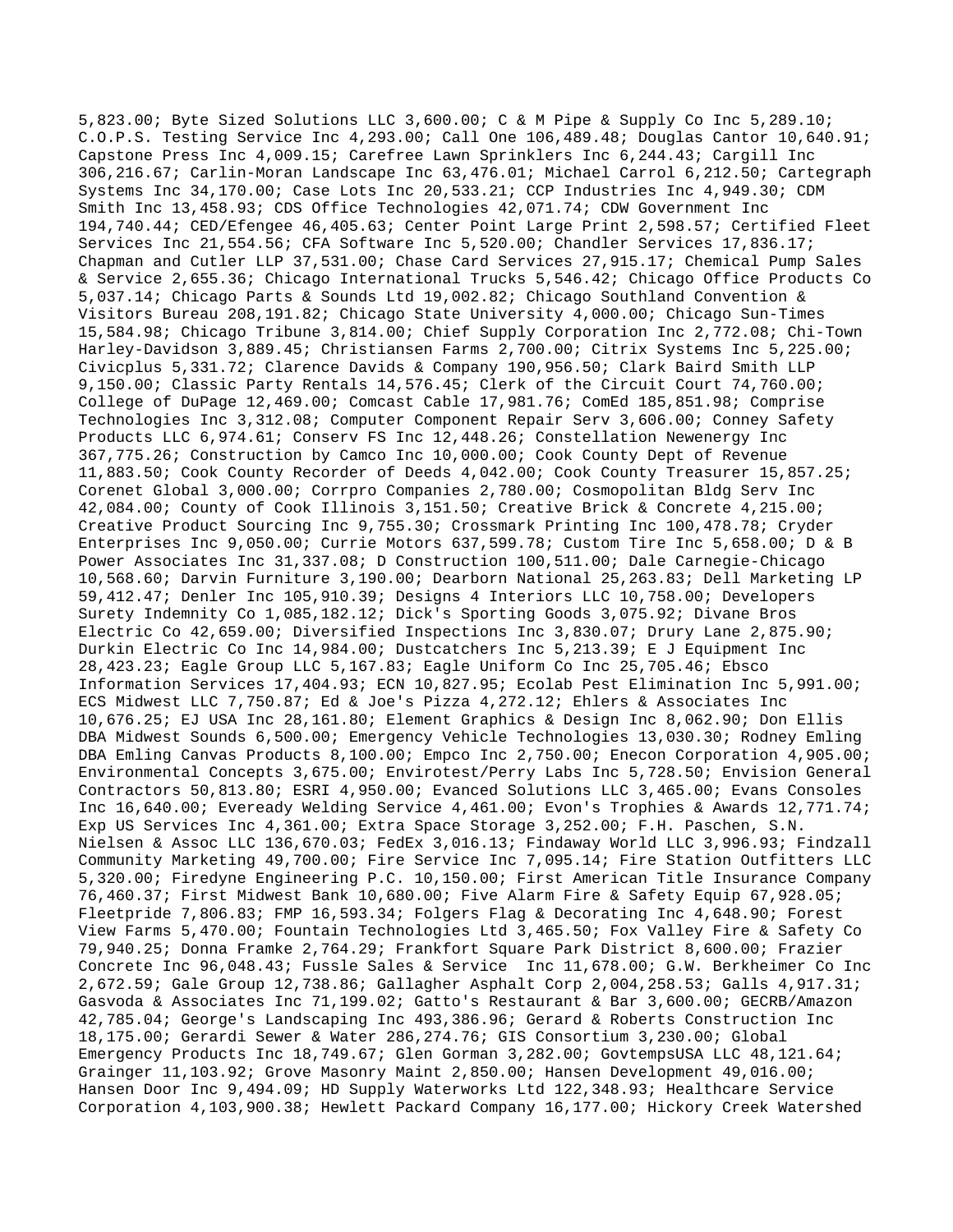Planning Group 5,000.00; Holland & Knight LLP 135,585.46; Homer Tree Care Inc 298,208.03; Hooked Up Inc 8,800.00; Hoosier Fire Equipment Inc 65,597.00; HP Financial Services 8,183.12; Hydroaire Service Inc 11,427.00; Hy-Power Electric Company 8,410.00; ICMA 134,535.79; Ideal Heating Company 114,803.00; Ideal Insurance Agency 8,889.00; IL Municipal Retirement Fund 1,655,646.66; IL Dept of Employment Security 5,782.43; Illinois Library Association 3,400.00; Illinois Municipal League 2,811.00; Illinois Secretary of State 3,023.00; Illinois State Police Bureau of Identification 8,261.00; Illinois State Treasurer Dept. of Insurance 8,000.00; Imaging Office Systems Inc 2,915.61; Imaging Systems Inc 71,028.20; Industrial Roofing Serv Inc 6,866.36; Infogroup 11,789.00; Ingalls Occupational Medicine 16,126.00; Ingram Library Services 43,771.15; International Code Council Inc 12,540.50; International Imports LLC 58,977.26; International Accreditation Serv 3,554.99; Interstate Battery System 5,778.54; Irish Castle Paving Inc 12,450.00; IRMA 1,091,062.80; Iroquois Paving Corp 241,108.61; J.M.D. Sox Outlet Inc 12,705.68; JBR Inc dba Fundways of Illinois Inc 5,270.00; JLT Re North America Inc 7,027.00; Joliet Suspension Inc 2,992.78; Julie Inc 7,296.14; K Brothers Fence Inc 2,790.00; Kaisercomm 24,673.60; Kapco/Kent Adhesive 3,354.06; Ken's Custom Upholstery 7,850.00; Kevin Electric Co 4,774.00; Kiesler Police Supply 3,843.86; Kirby School District #140 15,600.00; Klein Thorpe and Jenkins 508,232.62; Michael Kowski 3,334.60; Krizik Consulting Services Inc 2,500.00; LeDeux Donnas 10,364.00; Leads Online LLC 7,376.00; Learning Express LLC 4,217.00; Legat Architects Inc 21,869.06; Lehigh Hanson 16,745.21; Lewis Paper Place 2,969.63; Lexipol LLC 7,950.00; Liberty Creative Solutions Inc 22,307.00; Library Furniture International 69,730.00; Lincoln-Way Comm H.S. Dist 210 19,656.92; Logical Technical Services 137,078.34; Steven Lorendo 5,158.98; M. Cooper Supply Co 2,532.52; M. E.Simpson Company Inc 123,992.00; Majesty Maintenance Inc 37,698.45; Malcolm Pirnie Inc 6,126.50; Management Association 5,440.00; Mango Languages 2,756.00; Map Automotive of Chicago 7,123.04; Mars Company 6,984.69; Martin Implement 7,277.26; Martin Whalen O.S. Inc 52,727.18; Master Auto Supply Ltd 4,888.17; McDonald's 2,656.55; McGladrey LLP 70,405.00; Meade Electric Company Inc 9,072.42; Menards 19,378.84; Meridian IT Inc 80,634.04; Metalmaster Roofmaster Inc 3,425.00; Metra 4,801.38; Metro Power Inc 15,883.12; Metropolitan Industries Inc 6,081.72; Metropolitan Water Reclamation District Of Greater Chicago 833,252.52; Microautomation Inc 25,167.00; Mid Continent Construction Co 901,344.99; Midlothian Police Pension Fund 88,707.00; Midwest Commercial Inc 86,263.00; Midwest Digital Corp 5,595.00; Midwest Fence Corp 10,884.00; Midwest Mobile Washers LLC 4,199.00; Midwest Office Interiors 3,362.70; Midwest Tape 4,175.47; Mike's Pro P8Ting 28,820.00; Mokena Fire Protection Dist 7,917.25; Monroe Truck Equipment Inc 19,271.44; Morgan Birge & Assoc Inc 2,970.00; Morningstar 3,360.00; Morrill & Associates P.C. 36,000.00; MSAB Inc 13,855.00; MSC Industrial Supply Co 11,132.86; Municipal GIS Partners Inc 196,853.60; Municipal Serv Consulting Inc 288,057.72; Murphy & Miller Inc 77,613.32; MVP Fire Systems Inc 3,830.00; MW Leasing Company LLC 34,953.87; Neofunds By Neopost 3,971.62; Steve Neubauer 2,865.33; New Albertsons Inc 3,835.31; New Pig Corporation 4,410.88; Newsbank Inc 9,120.00; NICOR 34,538.73; North American Reptile Breeder 3,000.00; North East Multi-Reg Training 15,832.00; Northern Safety Co Inc 2,955.01; Northwestern University 3,100.00; Nozzteq Inc 12,228.19; Office Depot 3,712.43; Ollis Book Corporation 8,166.90; John D. O'Malley 6,325.00; Omnitrend 4,999.00; Onsite Communications USA Inc 120,971.25; Opticsplanet.Com 3,150.00; Orion Safety Products 4,982.94; Otis Elevator Company 2,590.00; Outdoor Accents Inc 48,187.00; Overdrive Inc 6,575.37; Ozinga Ready Mix Concrete Inc 3,666.50; P & G Keene Electrical 3,236.00; P.A.W.S. 18,505.00; Pace Systems Inc 70,686.15; Panduit Corporation 97,205.00; Panduit Procurement Co LLC 16,186.07; Park Ace Hardware 6,472.83; Park Plumbing 4,300.00; Parmesan's Station Inc 4,431.93; Pathfinder Vue-File Systems 5,667.64; Patten Industries Inc #774539 4,418.99; PayPros 21,881.46; PCS Industries 5,450.46; Pennwell Publishing Co 3,192.95; Performance Pipelining Inc 4,287.59; Photography By Larry Burrows 3,600.00; Photos By Rick 2,858.00; Pitney Bowes 5,799.90; Pitney Bowes Purchase Power 39,735.18; James Pitt DBA Pitt Sewer Service 8,600.00; Pizzo & Associates Ltd 53,607.80; Polonia Banquets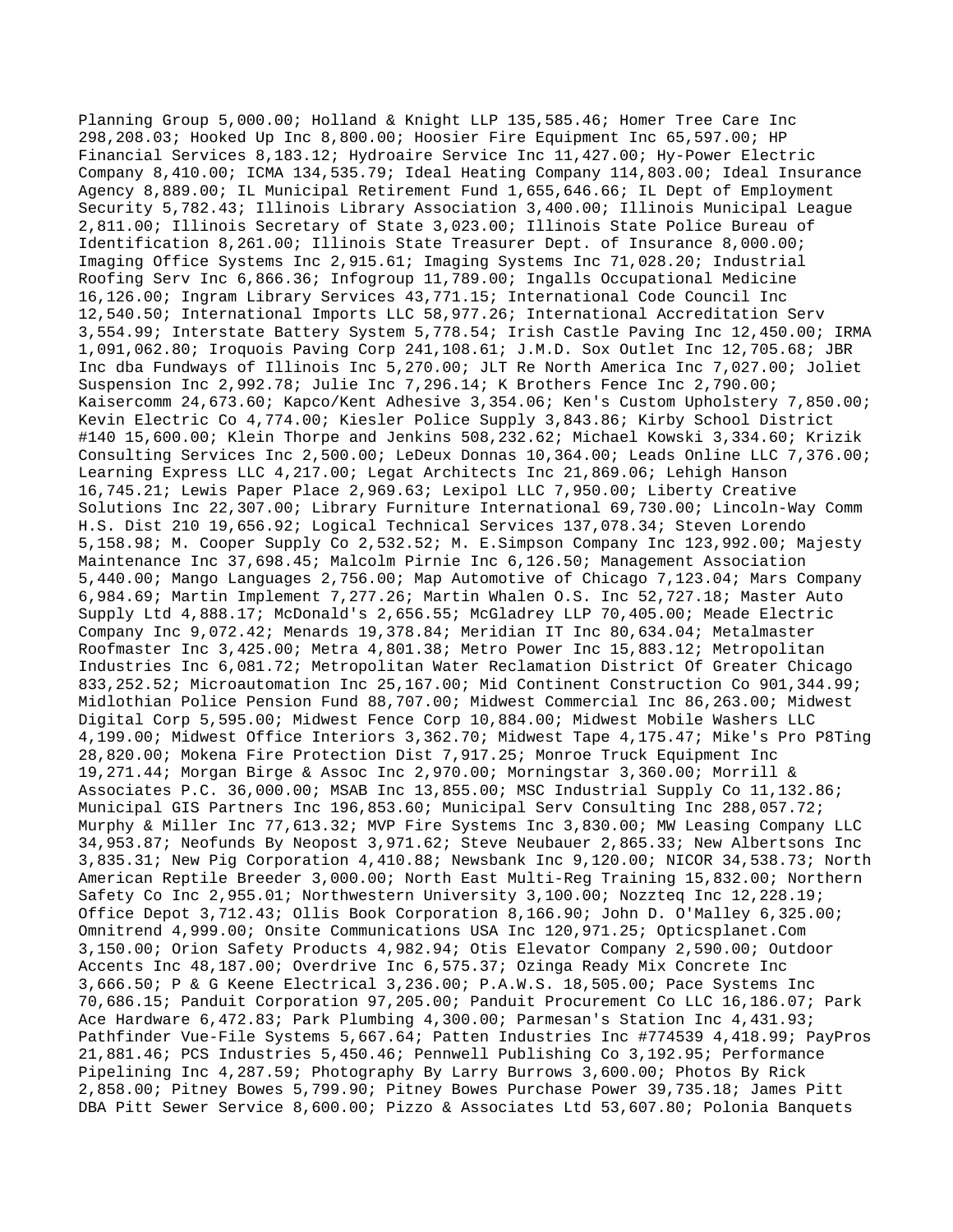Inc 4,146.80; Pomp's Tire Service Inc 34,308.03; Porter Lee Corporation 37,771.10; Postmaster US Post Office 56,111.38; Power Equipment Leasing Co 4,470.23; Prairie International Trucks Inc 2,667.00; Praxair/Gas Tech 3,674.53; Precision Cartridge Inc 11,765.00; Pro Parts Inc 14,466.15; Progressive Intelligence Technologies LLC 15,345.00; Project Managemnt Advisors Inc 66,757.86; Promo Answers Inc 2,583.83; Promos 911 Inc 3,549.99; Proquest 19,495.00; Pro-Tech Security Sales 6,575.66; Quality Oil Inc 6,812.01; Quill Corporation 4,762.38; Ray O'Herron Co Inc 27,163.96; Ray O'Herron Co Inc - OBT 3,310.00; Ray's Auto Body 10,079.80; Reaching Across IL Lib System 16,875.25; Recorded Books LLC 14,791.61; Red Wing Shoe Store 3,487.00; Reimer & Karlson LLC 3,868.24; Reliable Fire Equipment 3,375.85; Ridge Landscape Services LLC 16,850.00; Riverdale Auto Body 15,899.79; Roadsafe-Romeoville 7,245.00; Robert Kinnucan Tree Experts & Landscaping Co Ltd 51,955.50; Robert W. Baird & Co 28,850.00; Robinson Engineering Co Ltd 1,053,593.52; Rollins Palumbo Creative 11,505.00; Romeoville Fire Academy 3,120.00; Roy Zenere Trucking & Excavating Inc 246,562.25; Rush Truck Centers of Illinois 148,621.17; Ryan Companies 550,674.04; Salina's Pasta & Pizza Inc 6,041.22; Sam's Club 7,746.67; Sam's Club Direct 31,667.72; Vicki Sanchez 2,655.18; Sandeno East Inc 13,622.50; Saunoris 12,469.66; Schaaf Equipment Co Inc 4,934.63; Scot Decal Company Inc 11,446.00; Sean Patrick's Plumbing Co Inc 3,509.00; Service Sanitation Inc 11,399.72; Servpro of Tinley Park IL 2,867.15; Sexton Properties R.P. LLC 11,704.50; Sharp Mill Graphics Inc 3,729.54; Timothy Sharpe 2,600.00; Showcases 4,131.24; Shree Ambalal LLC 3,400.00; Sicalco Ltd 9,542.37; Silk Screen Express Inc 10,337.45; Sirchie Finger Print Labs 3,776.73; Site Design Group Ltd 136,069.82; Kent Slater 3,200.83; So Suburban Welding & Fab Co 5,000.00; South Sub Mayors & Managers 71,703.59; Standard & Poor's 14,000.00; Standard Equipment Company 10,345.94; Standard Industrial & Auto Equipment Inc 2,661.00; Staples Business Advantage 39,430.80; Staples Credit Plan 9,076.63; State Treasurer 9,656.70; Steiner Electric Company 45,231.88; Stephen A. Laser Associates 13,200.00; Sternberg Lighting Inc 17,695.00; Steve Spiess Construction Inc 271,924.13; Stratus Technologies Ireland 16,272.00; Suburban Laboratories Inc 10,124.00; Summit Hill School Dist 161 90,307.10; Sungard Public Sector Assn 24,504.68; Sungard Public Sector Inc 270,050.13; Sunset Sewer & Water Inc 3,749.50; Supercircuits Inc 3,722.67; Sutton Ford Inc/Fleet Sales 12,619.86; SWAN 44,869.89; T.J. Gunn Inc 3,916.00; Tantor Media 2,753.52; Tapco 12,342.00; Taser International 3,447.61; TCF Equipment Finance 58,710.00; Ted's Greenhouse Inc 2,575.23; Temperature Equipment Corp 415,370.66; Terry's RV Center 5,569.46; The Bank Of New York Mellon 518,377.09; The Great Escape 10,893.00; The Law Offices Of Ruth Major 21,000.00; Third District Fire Chief Assn 7,470.18; Thompson Elevator Inspection Service Inc 16,490.00; Kevin Thompson 5,000.00; Thomson Reuters 4,401.17; Thornton Equipment Services 2,680.70; Thyssenkrupp Elevator 5,078.37; Tinley Park Park District 14,931.85; Tinley Park Fire Dept 2,681.30; Tinley Park Historical Society 5,944.65; Tinley Park/Nu Way Disposal 9,749.82; Today's Business Solutions 6,490.00; Total Automation Concepts Inc 24,900.00; Tinley Park Hotel & Convention Ctr LLC 48,736.11; Trace Ambulance Service Inc 605,699.04; Traffic Control & Protection 23,366.96; Trane 47,388.19; State of Illinois Treasurer 268,141.30; Trihedral Engineering Ltd 3,107.25; Trimark Marlinn LLC 42,935.83; Trl Tire Service Corp 3,024.28; The Trolley Car & Bus Company 2,990.00; Trugreen Processing Center 47,124.00; Tru-Link Fence 3,706.00; Twin Oaks Landscaping Inc 47,004.00; Tyler Technologies Inc 169,516.69; Tylka Printing Inc 2,664.00; U.S. Bank Equipment Finance 8,336.11; U.S. Conference of Mayors 3,489.00; Underground Pipe & Valve Co 17,360.60; United Healthcare AARP 40,746.51; United Methodist Church 10,400.00; United States Postal Service 7,793.72; University of Illinois 5,732.00; U.S. Treasury 1,292,419.64; USA Blue Book 8,895.12; USA Mobility Wireless Inc 19,671.87; V F W Post 2791 2,593.00; Van Dam Auto & Truck Repair 8,427.17; Verizon Wireless 98,441.25; Vermeer Midwest/Vermeer IL 55,942.98; Village of Frankfort 242,436.54; Village of Lansing 250,062.00; Village of Oak Lawn 11,624,483.10; Village of Tinley Park 16,765.67; VIP Charter Inc 2,700.00; Vision Integrated Graphics LLC 51,246.06; Visu-Sewer of Illinois LLC 32,872.01; Voorhees Associates LLC 16,166.80; Warehouse Direct Office Prod 15,451.51; Warren Oil Co